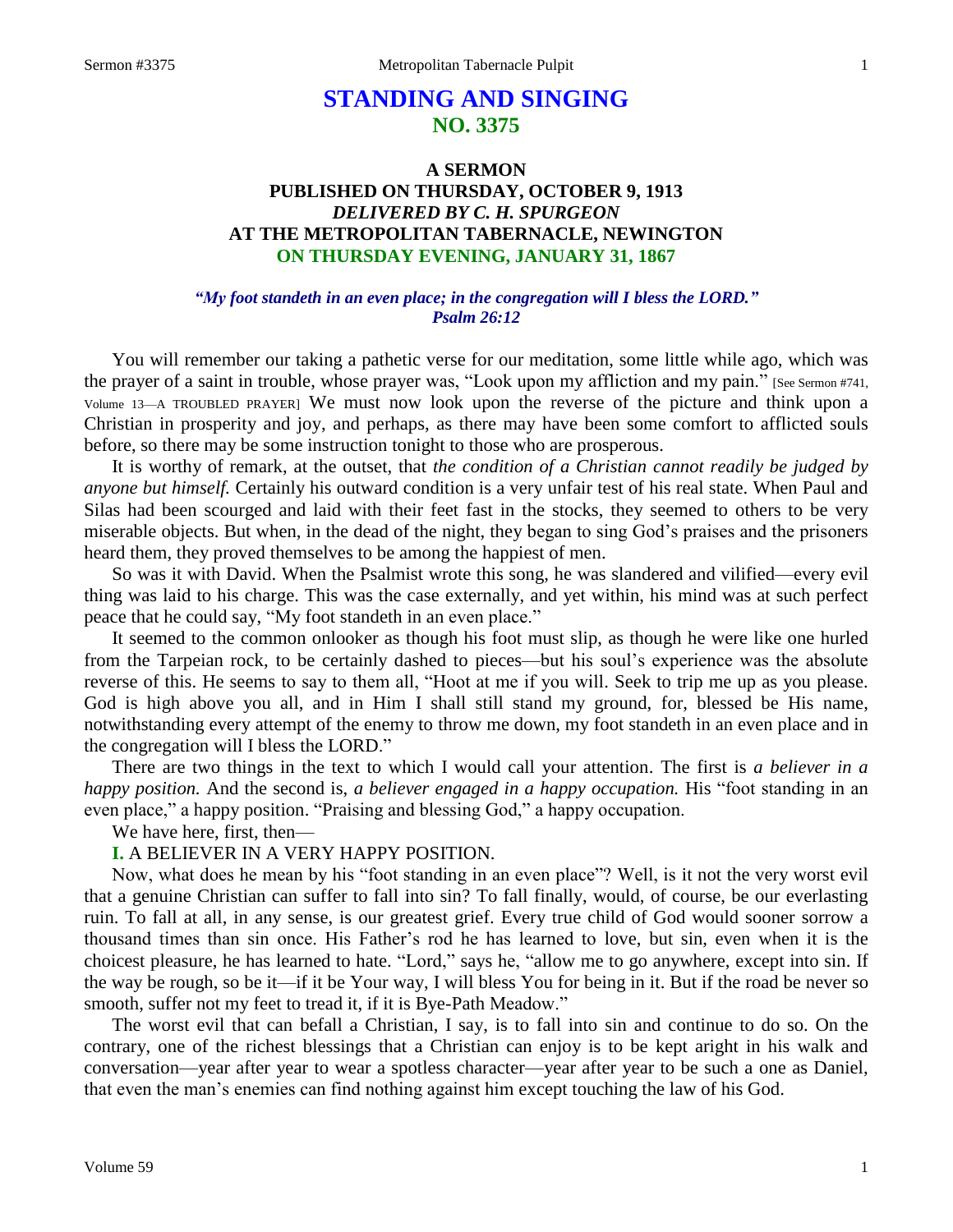Oh! this is a great honor! This is a rare jewel. There are some of God's servants who will get to heaven who never wore this jewel. They have been the Lord's people, but yet their slips and falls have given them broken bones and troubled hearts, and they have been saved at the last "so as by fire."

But it is a choice mercy if the child of God is able not only safely to get into the harbor, but to get into the harbor without having touched a rock, without having sunk upon a quicksand, without having suffered shipwreck—not only to come safely to heaven, but to have "an abundant entrance ministered to him" into the kingdom of our Lord and Savior Jesus Christ.

Now, dear friends, the standing which is spoken of in the text relates to *the secure standing of the child of God in respect to sin—*and it may be understood in two senses. Sometimes the Christian is in an even place with *regard to common, outward sin.* And secondly, he is at all times in an even place with *regard to the sin of other men—*there he stands in such an even place that sin touches him not.

First, I say there are some Christians who may take the language of the text *in regard to outward sin*  and thank God that they are not just now exposed to vehement temptations. They are not journeying in slippery places, but their foot standeth in an even place.

This may be occasioned by several causes. *Sometimes it is caused by Providence.* My brothers, you have, perhaps, sometimes wished that you were rich. You have been in a little way of business and you have thought, "I wish I had a larger capital that I might launch out a little, that I might speculate, that I might get a larger income and accumulate at a faster rate."

Ah! you do not know. Those high places are slippery places, as some of late have proved to their own sorrow. You have need, instead of asking God to put you there, to thank Him that you are not so rich, that you are not therefore subject to the peculiar temptations incidental to great transactions of business, or great accumulations of gold. Comparatively, you may sit down and thank God that you are not in this position, but that your "foot standeth in an even place."

You may be thankful, too, if you are not extremely poor, for extreme poverty, like extreme wealth, is a very dangerous position. When a person is extremely poor, he may be tempted to steal. If he should be able to overcome that, he will be tempted to envy and may be very jealous of those who are better off than himself. And I do not know a more miserable spirit than an envious one.

Nothing can be more un-Christian than to be angry with my fellow man because he happens to have more of outward good, and of inward excellence, too, perhaps, than I may happen to have. Thank God that your lot is cast in the middle place. If Agur's prayer is fulfilled in *you*—"Give me neither poverty nor riches"—if you have just enough to have food and raiment, be you therewith content and say, "I thank God that providentially I am not exposed to the temptations of fashion and all its mazes, and I am not thrust into the temptations of penury with all its grief—in that respect my foot standeth in an even place."

How many a young man is dazzled with the idea of fame! "Ah!" thinks he, "if I could but carve my name on that rock! If I could, I would mount higher than that last, and carve my name high up there!" Yes, but how many have rolled back, have tried to scale the battlements, but have fallen to the bottom, mangled corpses!

# *"The path of glory leads but to the grave!"*

Be thankful, young man, if God should mark out for you a quiet path of usefulness in the Sabbath school, or in some village station, or in some place where, in the midst of your little family, you may bring your children up as a godly parent should, and at last, before the clods of the valley shall close over you, you may have, ere you go hence, to thank God that your foot stood in an even place, though it might have slipped if you had been called to a more dangerous point on the hill.

It is best for us to be thankful for the position in which Providence has placed us, for I suppose that most of us now present will see that we are not peculiarly exposed to either of the extremes, and therefore in that sense our "foot standeth in an even place."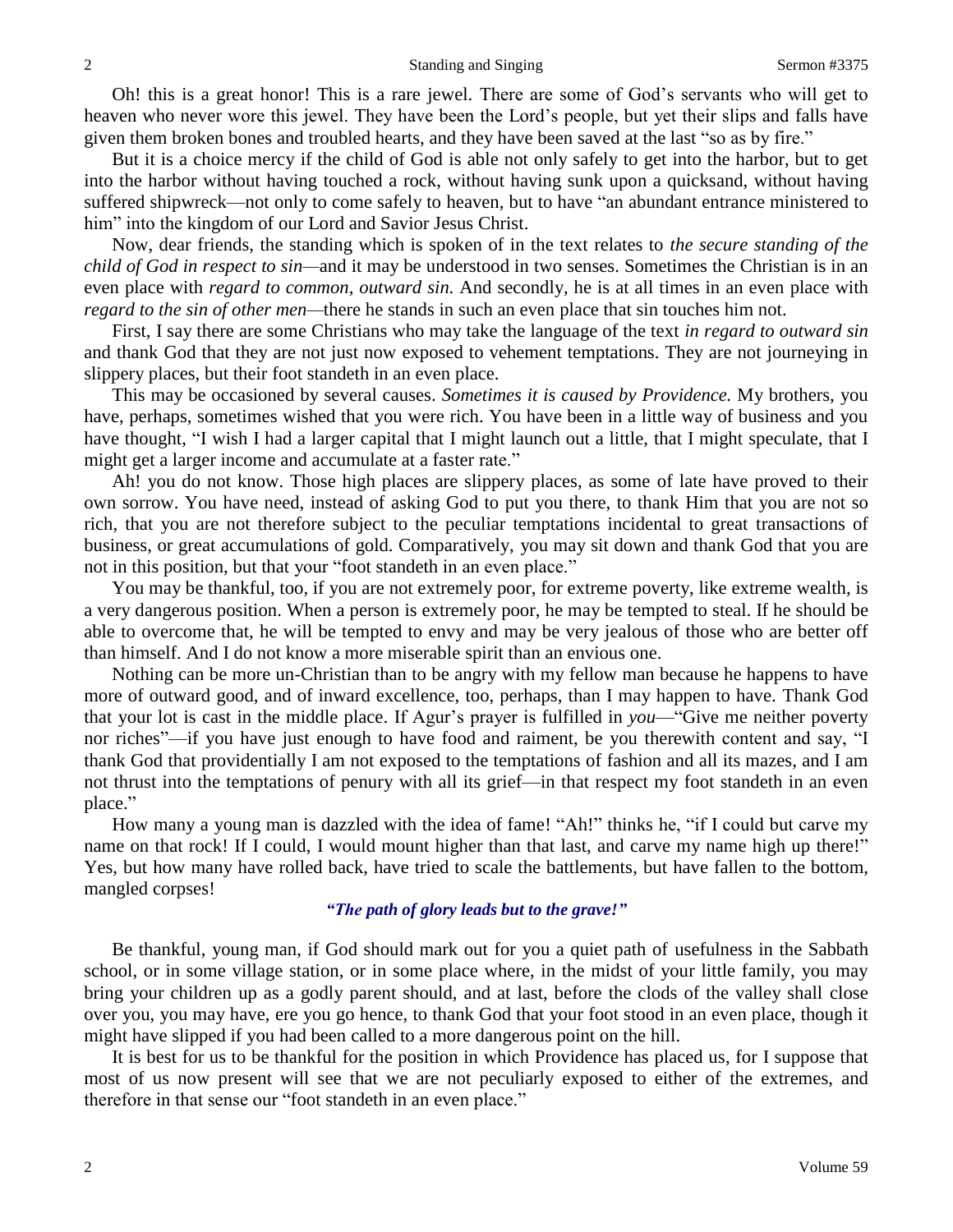#### Sermon #3375 Standing and Singing 3

Sometimes this is the case not so much with regard to our own condition, as to the place of our abode, and the surroundings of our family circle. How many of you young people ought to bless God that you are converted and live where you do! I know the temptation with some young persons is to wish to get away from the parental roof very early and to try to set up on their own account.

Young woman! if you have a godly father and a godly mother, be in no great hurry to go away from the hearth where piety has been your joy. Young man! if you are apprenticed with godly people, do not be in such hot haste to be away from the place. This is a wicked city and for every place where a young man's foot may stand "in an even place" in it, there are fifty places where it will need all the grace he has, and a great deal more that only God can supply, to keep him from giving way to temptation.

I am afraid that now-a-days, such is the general business habit as we say, and the fastness of our living, that many of our young people do not think enough of religious privileges. I have read of a Jew who would not trade in a certain town because there was no synagogue in it—he said he would rather be at such place, because there was a synagogue there.

And what the Jew felt in this respect, surely the Christian ought to feel far more! If you have to put up with far less money, yet if you have an opportunity of hearing the Gospel, and mixing with God's people, be not in a haste to throw away your golden privileges for the sake of those poor brazen gains which are pitiful in comparison with spiritual wealth.

It is a wonderful mercy—a mercy which some of my dear friends now present would prize very much if they could have it—it is a wonderful mercy, I say, to live in the midst of godly people. Contrast it to the living with the ungodly! There are those in this place now who, when they go home from this place of worship tonight*,* will hear oaths and blasphemy before they fall asleep.

They will probably be startled in the morning by hearing the name of God profaned. Whose religion provokes the animosity of their dearest friends. Who cannot be at their work without hearing ribaldry, and without being selected to be the butt of all the archers who shoot at them, and sorely wound them, and grieve them—for though there are no burnings at the stake now-a-days, yet there are "trials of cruel mockings," and these "mockings" are sometimes very "cruel" indeed.

There is all the difference between the plant in the sheltered corner of the garden and the other plant set out in the wild, bleak waste for every frost to nip. Be thankful, dear young friends, aye, and let us be thankful who are not so young, if we are placed in a position where we are not continually exposed to the vicious example, or to the frowns of gainsayers. Let us say thankfully with David, "My foot standeth in an even place in that respect: and in the congregation will I bless the LORD for it."

Besides this, *our foot may be kept by Providence and grace combined.* Providence may have placed us where the ministry is instructive and established, and then our foot standeth in an even place. I have known some shepherds of flocks, and in the short time in which it has been my privilege to preside here, I think I have seen them veer to all points of the compass.

There are some I know now whose particular position in theology no one ever did know and I suppose, will never be able to ascertain, for there seems to be no definite teaching, no declaration of doctrines, no laying down of established truth. And mark you, it is a great mercy when the Lord teaches us something and makes us know what we do know, and when what we hear we understand and receive into our souls by the teaching of the Holy Spirit, when we are not carried away by this fanaticism, nor the other enthusiasm, but when we are cast into connection with people who hold fast to the faith which is delivered to them and are not to be carried about by every novelty, but are conservative of the grand old truths and hold fast to the doctrines of the cross of Christ.

It may have been the lot of some of you, dear friends, to sometimes be members of one church and sometimes of another—sometimes of a church given to quarrel and to break up, or on the other hand, members of churches that are taken up with every novelty. Oh! be thankful that you have, many of you young Christians, round about you, fathers in Christ and matrons in Israel, who confirm you in the faith, under God, and through whom your foot has been made to stand in an even place. For this mark of grace, bless the Lord!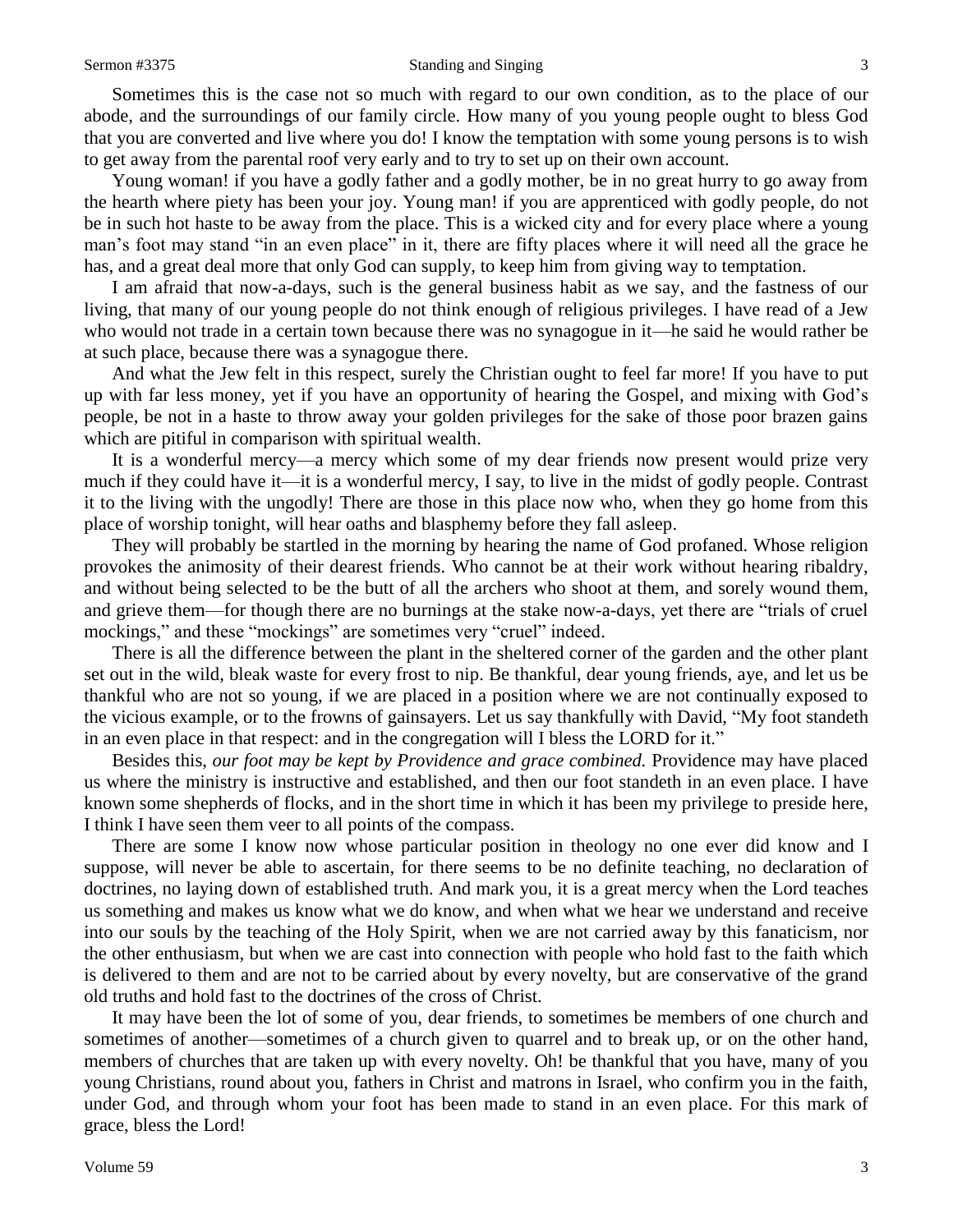But to go still farther. Sometimes the Christian may thank God for his standing, not so much because of his position in life, nor because of the outward means of grace, but *because of the inward establishment and spiritual growth which God the Holy Spirit has given him.* Oh! what a mercy it is, Christian, if your experience has been your own and you are come at last to a settled state of rest of heart!

The devil sometimes says to you, "You will never be able to attain to the glory and the kingdom you will never overcome your foes." But you can say, "Ah! in this respect my foot standeth in an even place, for I know whom I have believed and am persuaded that he is able to keep that which I have committed unto him until that day."

Sometimes your outward troubles are very many and the fear is that they will be too much for you but oh! what a mercy it is to be able to stand in an even place in that respect, and say, "Goodness and mercy followed me all the days of my life, and I am persuaded that they always will. Yea, though I walk through the valley of the shadow of death, I will fear no evil, for God will be with me to be my stay!"

When experience and patience have produced in us unstaggering faith in God, what a blessed life we lead! But the unbelieving heir of heaven, the man of little faith and little confidence in God—he is blown about by every wind and every difficulty staggers him—he is ready to weep under every trial. But the true Christian knows that these light afflictions, which are but for a moment, will work out for him a far more exceeding and eternal weight of glory. He believes that Jesus walks the stormy waters. He can hear Him say, "It is I," and he is not afraid. He feels that he cannot suffer shipwreck while Christ is in the vessel with him and therefore, if not always rejoicing, yet he is calm and patient, waiting for the salvation of the Lord.

I think I know some of you who have been for years in this condition. You are not now as you used to be—all in heaven one day and all in the depths the next. You are not so readily excited as you once were. An earnest prayer meeting fills you with holy joy, but it does not transport you quite out of the body as it once did. On the other hand, if some sharp affliction should come upon you, it still distresses you, but it does not perplex you and cast you into despair, as it would once have done.

You are no longer an infant, but you have become a man in Christ Jesus. You have grown strong. You are rooted, and grounded, and settled in the faith. Now, be very tranquil, dear friends, and thankful that you can say concerning these things, "I am not to be moved by them—temptations that were once formidable to me are so no longer, for I know the promise and the faithfulness of my God, and my foot standeth in an even place."

Once more. This may be peculiarly true of the Christian sometimes, *when he has been enjoying near, dear, and ripened fellowship with the Lord Jesus.* We sometimes stand on Tabor with our transfigured Lord. It is not always Gethsemane. It is sometimes the mount of the first glory and sometimes whatever occurs has no more effect upon us than tempests upon solid rocks. The joy of the Lord, the presence of our Savior, the light of His love, the feast at His banqueting table—these things become so all-absorbing to us that we can say with Dr. Watts—

> *"Let earth against my soul engage, And hellish darts be hurled. Still I can smile at Satan's rage, And face a frowning world."*

Such a soul, all taken up with love divine, sitting at the feet of Christ with Mary, has neither room nor time for Martha's cares and encumbrances, but can rejoice and say, "My heart is fixed, oh! my God. My heart is fixed, I will sing and give praise." Such a one may be poor and yet cannot be poor. Such a one may be sick and yet must be well. Such a one may be alone and yet not alone, for his Lord is with him. I wish that you and I could oftener say in this respect, "My foot standeth in an even place, and in the congregation I will bless the LORD."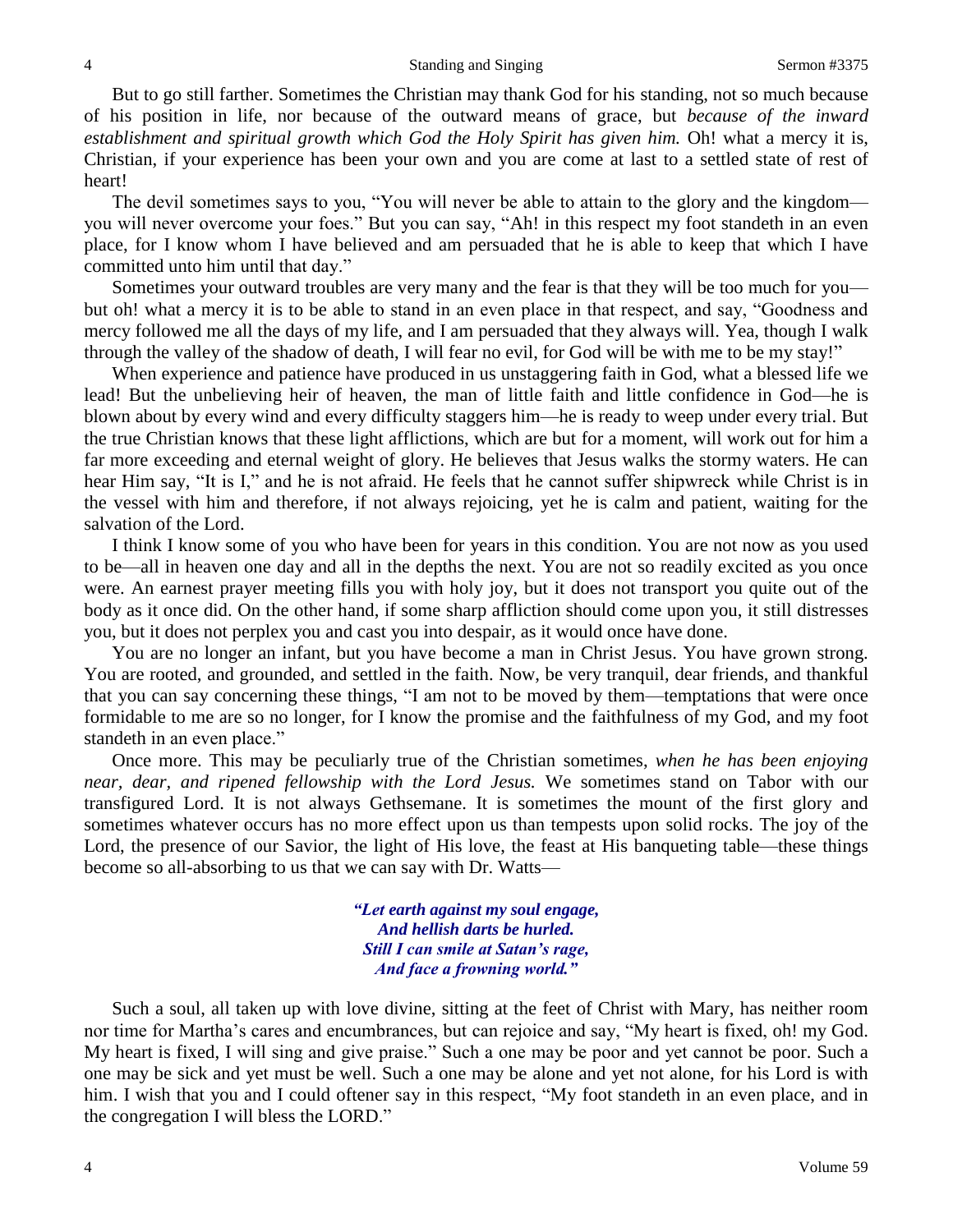Now you can see that all this view of the text is but occasional. But there is a view of the text *that is permanent*. As I have already said with regard to the great sin, the sin which is unto death, the sin which would destroy a Christian, every child of God may at every time say, "My foot standeth in an even place."

The child of God may sin, but he cannot sin away his birthright. The heir of heaven may fall, and he may fall foully, too, but though he falls seven times, he shall be lifted up again—and the eternal hand of God shall keep him, even to the end. Beloved, it is our mercy to believe that—

## *"Once in Christ, in Christ forever, Nothing from His love can sever."*

If you stand on the Rock of Ages, my dear brother, you stand on a Rock which never can reel beneath you, and from which no power, either earthly or infernal, can ever tear you. If you are in the hands of Christ, you know what He says—"No one is able to pluck them out of my hands; my Father which gave them to me is greater than I, and none is able to pluck them out of my Father's hands."

Oh! how safe they are, then, in the hands of Christ first, and in the hands of God after—as if to give a double security, a two-handed guarantee—the power of Christ and the power of the Eternal Father being both guaranteed to the safety of the believer.

But may the believer ever say within himself that he is safe? Beloved, he may never say that he is safe in himself. No, that were indeed but falsehood, but he may always say that he is safe in Christ Jesus. He may never say, "My mountain stands firm; I shall never be moved." But he may say—

#### *"My life is hid with Christ in God, Beyond the reach of harm,"*

and "Because He lives, I shall live also." He may not say, "I know that I, by my own strength, shall persevere to the end." But he may say, "I know whom I have believed and am persuaded that he is able to keep that which I have committed unto him until that day."

The perseverance of the Christian is not ensured by the Christian's resolve to persevere unto the end, nor by the Christian's own power, nor by any plans which the Christian can adopt. That perseverance is secured by the promise of Christ, by the energy of the Spirit, by the watchfulness of God, and by the faithfulness of God to His own covenant.

Oh! Christian, how happy are you to be loved with an everlasting love, to have your name written in an everlasting covenant, to know that if your house is not so with God, yet He has made with you an everlasting covenant, ordered in all things and sure! Your foot standeth at all times, in this respect, in an even place, where justice and mercy are sweetly balanced, where justice and truth have taken away all irregularities, where the path is even and plain. Oh! let your tongue sing praises unto the Lord.

And now just a few words, and only a few words, though as earnest as possible, upon—

**II.** THE CHRISTIAN'S HAPPY OCCUPATION.

The Psalmist says, "In the congregation will I bless the LORD," and surely we ought to do the same. Oh! think, dear friends, in your own remembrance, how many professors have perished! I scarcely dare to look back upon them. They once floated as calmly upon the surface of the sea as you or I do. There they are. I see the broken hulks, the boards, and broken pieces, tossing still upon the surf. Can you see the corpses as they strew the ocean—corpses of warriors apparently as brave and as well armed as we are. There is Demas, he has made shipwreck. There is Judas, too, the first son of perdition.

Now, brethren, if we have been kept, if our feet have been made to stand in an even place, and we do not bless the Lord, the very stones will cry out against us. Why is it that we have not fallen into sin as many others have done? Why, indeed, but that the grace of God has prevented us? There was everything in us that would have led us into the same mischief—the same sin, the same unbelief, the same evil habit of departing from the living God—and if it had not been for preventing grace which has held us fast, we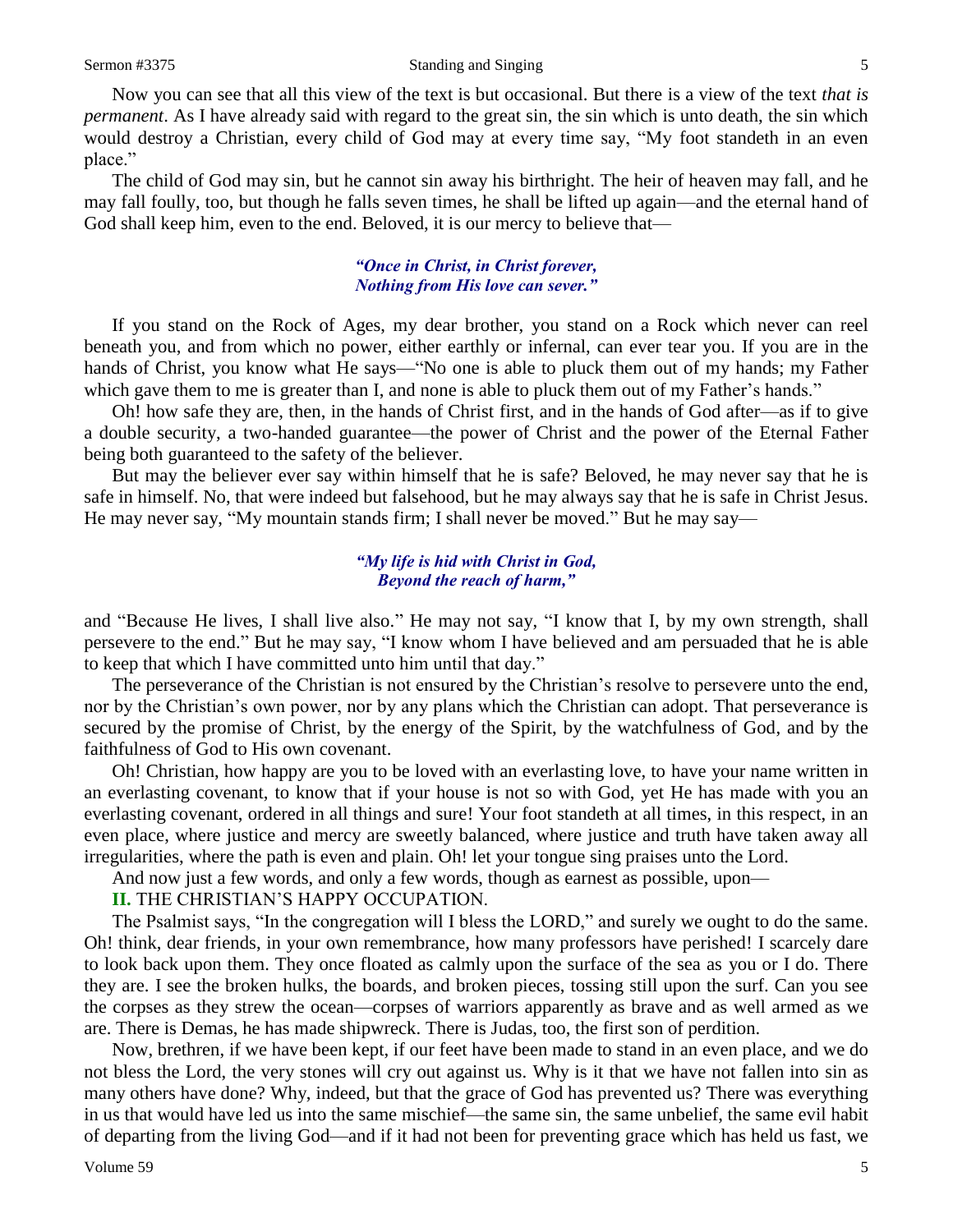should have made shipwreck as well as others. Let us praise God if, after ten, twenty, thirty, forty, fifty years, or perhaps more, we are still spared to stand in the midst of the Christian church upholding our integrity. Surely we ought to say, "In the congregation will I bless the LORD."

And then, again, as the Christian ought to do it, so *it is the best thing that he can do, for nothing can be more useful to him.* I fancy if we praised God when we are in the enjoyment of mercies, we should keep mercies longer. If God had more gratitude from us when we are well, He would help us to continue in good health, but He knows that we need to be sick sometimes to make us know the value of health, and therefore He sends us to the bed of sickness that we may learn a lesson of gratitude.

And if we were more grateful, we might, perhaps, be spared some of our troubles, and so while we are kept standing, if we bless the Lord for it, it may be that He will continue thus to keep us, but if not, He may suffer us to slip, in order that we may learn where our great strength lies and may thenceforth praise His name.

Christian, to praise God will be of the utmost service to you. The fact is, you must praise somebody—and if you do not praise God, you will slip into praising yourself—and that will make you hateful in God's esteem, for a proud look the Lord hates. If you once begin to say, "It is my own goodness and the excellency of my natural temperament that have kept me," you will soon come down and great will be the fall thereof. But if you praise God, it will keep you from self-conceit.

To *praise God is, also, one of the sweetest medicines for worldliness.* Most medicines are very queer—sour or bitter. I sometimes think doctors make them so, for many persons would not think them effectual if they were not nasty. Probably there might just as well be sweet medicines as bitter. I do not know why there should not be. Certainly praise, though it is sweet and pleasant, is profitable and curative, too.

It will cure you of worldliness quite as much as will sorrow. If you sit down to a loaded table and bless the Lord for it, the abundance will not give you "fullness of bread." If you go abroad in the world, and God increases your wealth, and you are grateful for it, it will not eat as does a canker, nor injure you, but the gratitude you have will be a sweet corrective force to keep you from being a mere earthgrubbing mole—as you would have been if you had not been lifting your eyes to heaven and mounting up on the wings of praise, as the eagle does, with his face towards the sun. Praise God that you have been able to bear your prosperity and you will probably have a longer time of it, and you will get good out of it.

Moreover, as you ought to praise God, and it is useful to praise God, so let me say that it *is honorable to God that you should praise Him.* There ought to be somebody to speak well of Him, for this wicked world is constantly abusing Him. If a man's own children do not praise him, where can he expect to have a good name?

Oh! you who are the children of God, I am afraid you sometimes give your God a bad character. Those long faces of yours, those dolorous tales about providential afflictions, when they hear and see these, the world says, "Ah! we always said so—they are a miserable set and they serve a very hard Master."

Ah! it is a gross lie. There never were servants that had such a good Master as we have. We love His house. We love His service. We love His wages. We love Himself. We are the happiest people in all the world and though the worldling will have it that we must be wretched because we are religious, we reply, "Our religion is our joy and our comfort. It is our delight and our bliss. We wish we had more of it. We serve a blessed God and we will speak well of His name*."*

To bless the Lord, while it is honorable to Him, *will often be useful to our fellow creatures,* and this should be the most practical point. David said, "In the congregation will I bless the LORD," by which I understand he felt that his blessing God might be useful to others, else he might have shut himself up in his room and praised God there.

David was not like some of whom we know. I hear of some about the country who say, "I shall not go to the place of worship in my village. I cannot get on with the minister. I buy Mr. So-and-so's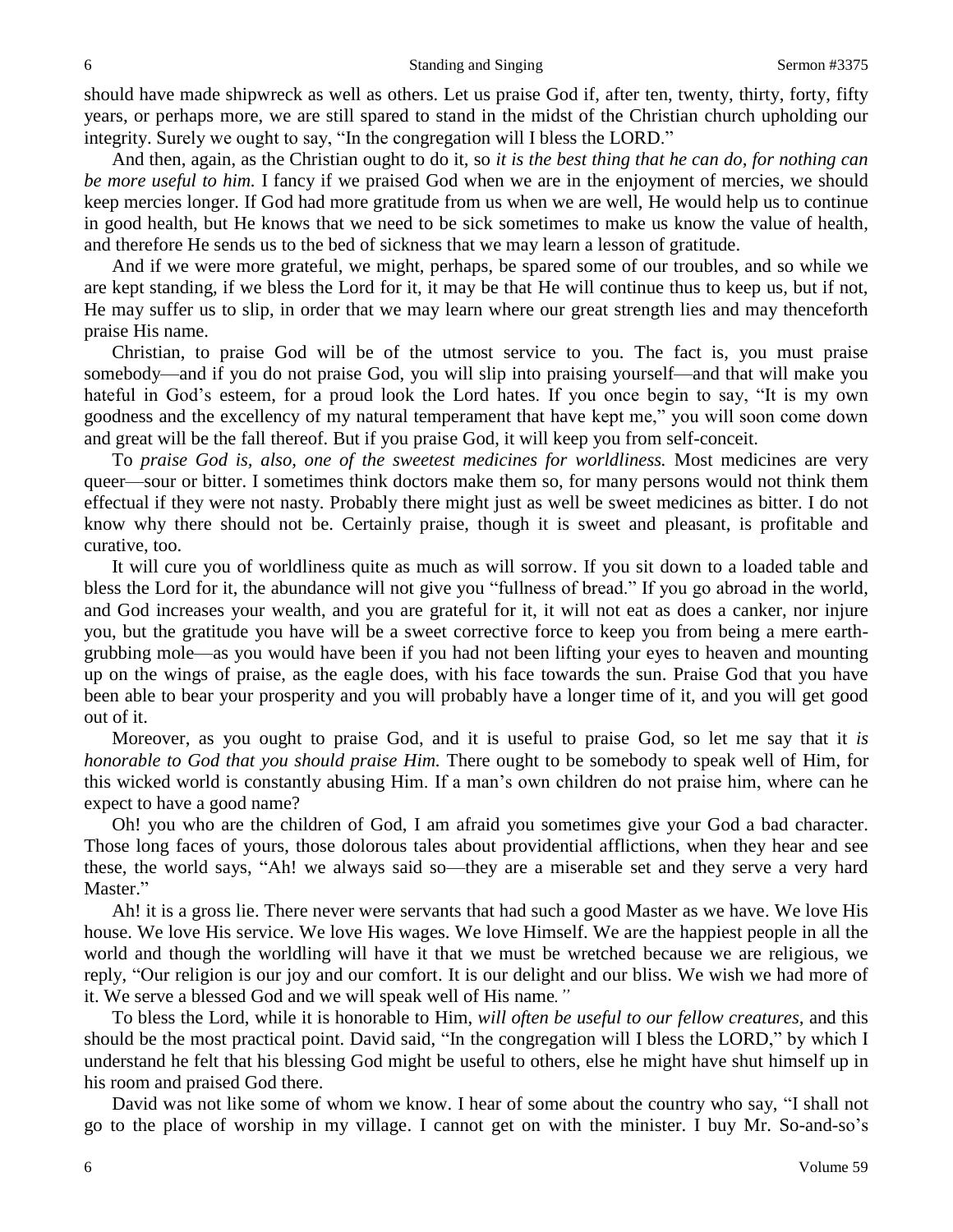sermons and I find more truth in them, and I shall stop at home." You remember the view the apostle took of this when he wrote, "Not forsaking the assembling of yourselves together, as the manner of some is"—a very bad manner, let me say, by the way the apostle mentions it.

If there be a few people of God anywhere, join with them, and if they be such a people as you cannot think of joining as people of God, open a place of your own. Make it a point of conscience that where you have a house, God shall have one, and that where there is a tent for you, there shall be an altar for Him.

How much might the kingdom of God spread if Christian people everywhere took care of this! David could have praised God alone, it is true, but he was not satisfied with it. He loved that genial warmth, that glow of holy fire, which always comes when hearts come together, and so he says, "In the congregation will I praise the LORD."

There are several ways of doing this. You may praise the Lord, you know, by singing, and what a delightful employment that is! I sometimes wish we all knew how to sing. It is very well for us to sing our best, but that best might be a great deal better. Our Moravian friends can, nearly all of them, sing, and if you were to go to their settlement you would find all of them able to join in the sacred song.

It is miserable work where there are two or three fellows in white surplices who get up to praise God, or where there is a big machine out of which the music is brought. I suppose the Lord does have mercy upon such folly, but how there can be anything like spiritual worship coming from a box of pipes I cannot understand. The hearts of God's people praise Him out of living organs.

We must bring something like spiritual worship and when we have learned to praise God with the understanding as well as with our hearts, surely it will be none the less acceptable to Him, but all the more. He ought to have the best of the best and when we bring Him our praise it should be the best praise that it is possible for even hearts to make.

But there are other ways of blessing Him. You, who cannot sing, can perhaps *praise Him by your preaching.* Oh! how we can help the Lord when we speak well of His name from the pulpit! It enlarges the scope and sphere of our praise when we can call upon hundreds, or on these occasions here, in this house, upon thousands of others, and say, "Oh! magnify the LORD with me and let us exalt his name together: come, let us bow down and worship, let us kneel before the LORD our Maker: let us come into his presence with thanksgiving, and unto his courts with joy." It is sweet work to preach when our preaching is blessing God.

Some of you cannot preach and you cannot sing. Well, you can *bless God by your conversation.*  May the Lord give us many of His servants to bless Him in the farmyard, in the counting-house, behind the counter, and in the factory. To bless Him when they are driving their carts, whose hearts are so full of praise that they naturally speak well of God as they speak well of some good friend who has helped and prospered them.

Let me enlist you to bless God this very night before you go to bed—bless Him, I mean, in talking to someone else to whom your testimony for God may be blessed. Now, I charge you—you who love the Lord Jesus Christ and are His followers—if He has treated you badly, tell of it, speak honestly.

If you have found Him to be a hard Master, tell it to warn others against Him. But I know you cannot, you dare not say a word against Him, though you can say ten thousand words for Him—and would do so if it were not for your bashfulness. You can all say—

#### *"Lord, unloose my stammering tongue. Who should louder sing than I?"*

Tell others that you have tasted and handled the good word of life, that you have found it a delightful thing to weep the tears of penitence, to turn with faith to the Savior and trust in Him. Do you say, "To whom shall I tell it?" Go, husband, tell it to your wife. My good sister, tell it to your husband. Tell it to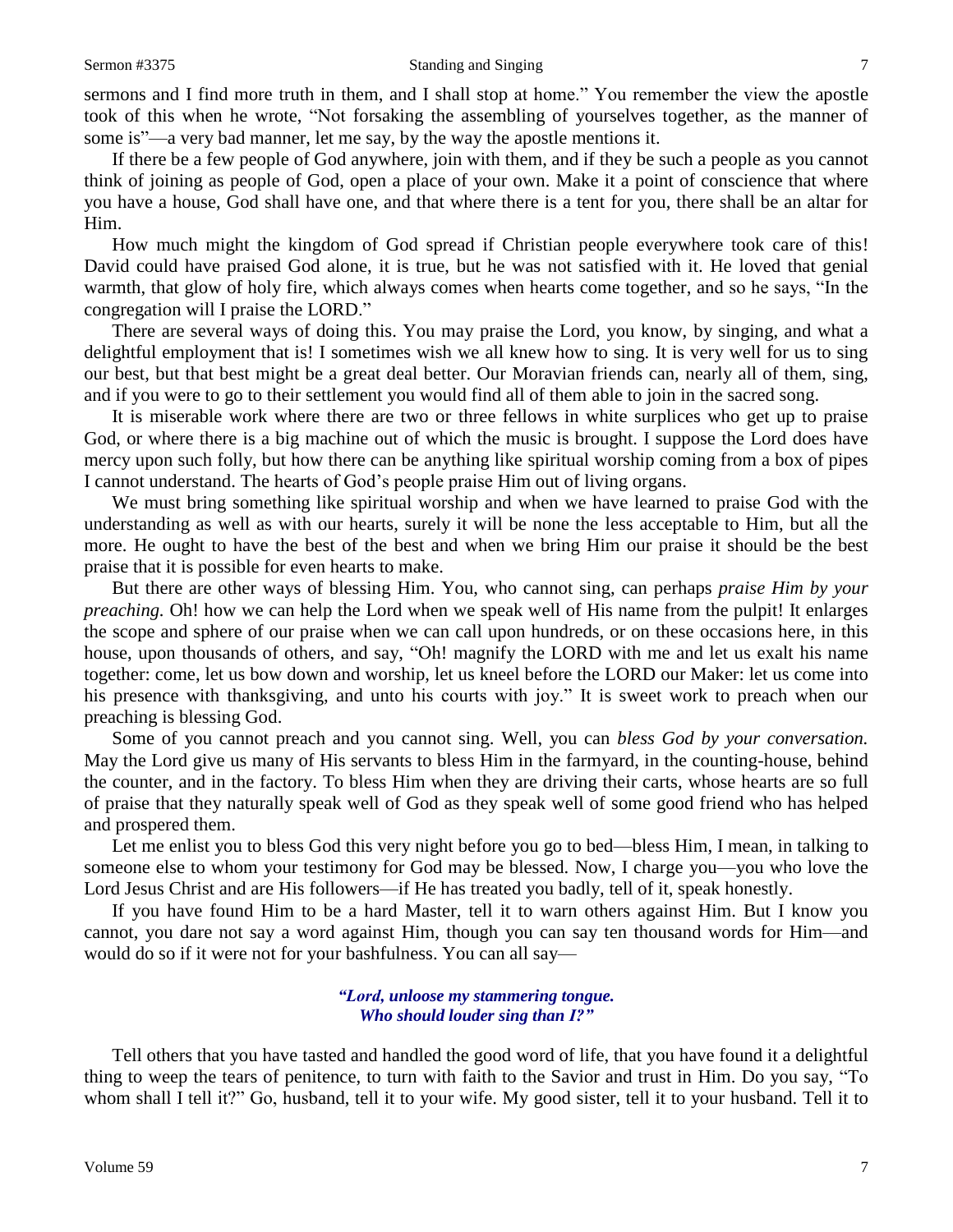your child. Tell it to your brother. "Andrew first findeth his own brother, Simon Peter." Do you go and do the same. Tell others and so help them to praise Him, too.

And there is another way of blessing God, even without much time. A Christian can *bless God by his life.* I heard somebody say of a Christian brother at Manchester that "he preached with his feet." Ah! that is a noble way of preaching! May we have many such preachers! That is to say, by practical living, by walk and conversation.

May you praise God by your consistent cheerfulness. There are brethren in this place to look at whose face is always enough to make one feel happy. They are not better nor richer than many I know of, but they seem always happy. They seem to live with Jesus, and when they speak, they speak well of Him. I am sure they are the most likely people to bring in converts.

Ask the Lord to make your face to shine. Pray that you may look at Him until you are changed from glory unto glory. You know what that means—that the glory there is in Christ may come upon you from glory to glory—that your face may shine like that of Moses, the light of God's countenance being upon you, through your praising and blessing Him.

I am afraid my sermon has no relation to some here present, but I ask them whether God has not been good to them in many respects. They have been kept alive—let them be grateful for the mercies they have, and let their gratitude lead them to penitence, to think that they have sinned against so good a God.

Ah! my hearers, if you will but repent and come to Him, He will be found of you. Knock and His door will be opened. Speak to Him and He will hear and listen to you. Trust in the Lord Jesus Christ and He will wash you in His blood, and bring you to His Father's right hand in the kingdom. The Lord bless these words, spoken in much conscious weakness, for Jesus' sake. Amen.

## **EXPOSITION BY C. H. SPURGEON**

#### *PSALM 37:17-40*

**17.** *For the arms of the wicked shall be broken: but the LORD upholdeth the righteous.*

They must stand, therefore, for how shall he fall whom God upholds?

**18-19.** *The LORD knoweth the days of the upright: and their inheritance shall be for ever. They shall not be ashamed in the evil time: and in the days of famine they shall be satisfied.*

These are bad times now. Everyone complains, and indeed there seems to be abundant cause, for distress is universal. But let us fall back on the promise. "In the days of famine they shall be satisfied."

**20-23.** *But the wicked shall perish, and the enemies of the LORD shall be as the fat of lambs: they shall be consumed; into smoke shall they vanish away. The wicked borroweth and payeth not again: but the righteous sheweth mercy, and giveth. For such as be blessed of im shall inherit the earth: and they that be cursed of him shall be cut off. The steps of a good man are ordered by the LORD: and he delighteth in his way.*

There is a mutual delight, you see. If we delight in God, God delights in us. He delights in the conduct of His people. When they walk with Him, He takes pleasure in every step that they take. What you say, brothers and sisters? Have you tried to live today so that God may take pleasure in you? He cannot do it if we have lived carelessly, or fruitlessly, or selfishly. But when we live to Him, then the Lord delights in our way.

**24.** *Though he fall, he shall not be utterly cast down: for the LORD upholdeth him with his hand.*

Just going to fall, but in came the interposing hand. Grace catches us up when sin would throw us down.

**25.** *I have been young, and now am old; yet have I not seen the righteous forsaken, nor his seed begging bread.*